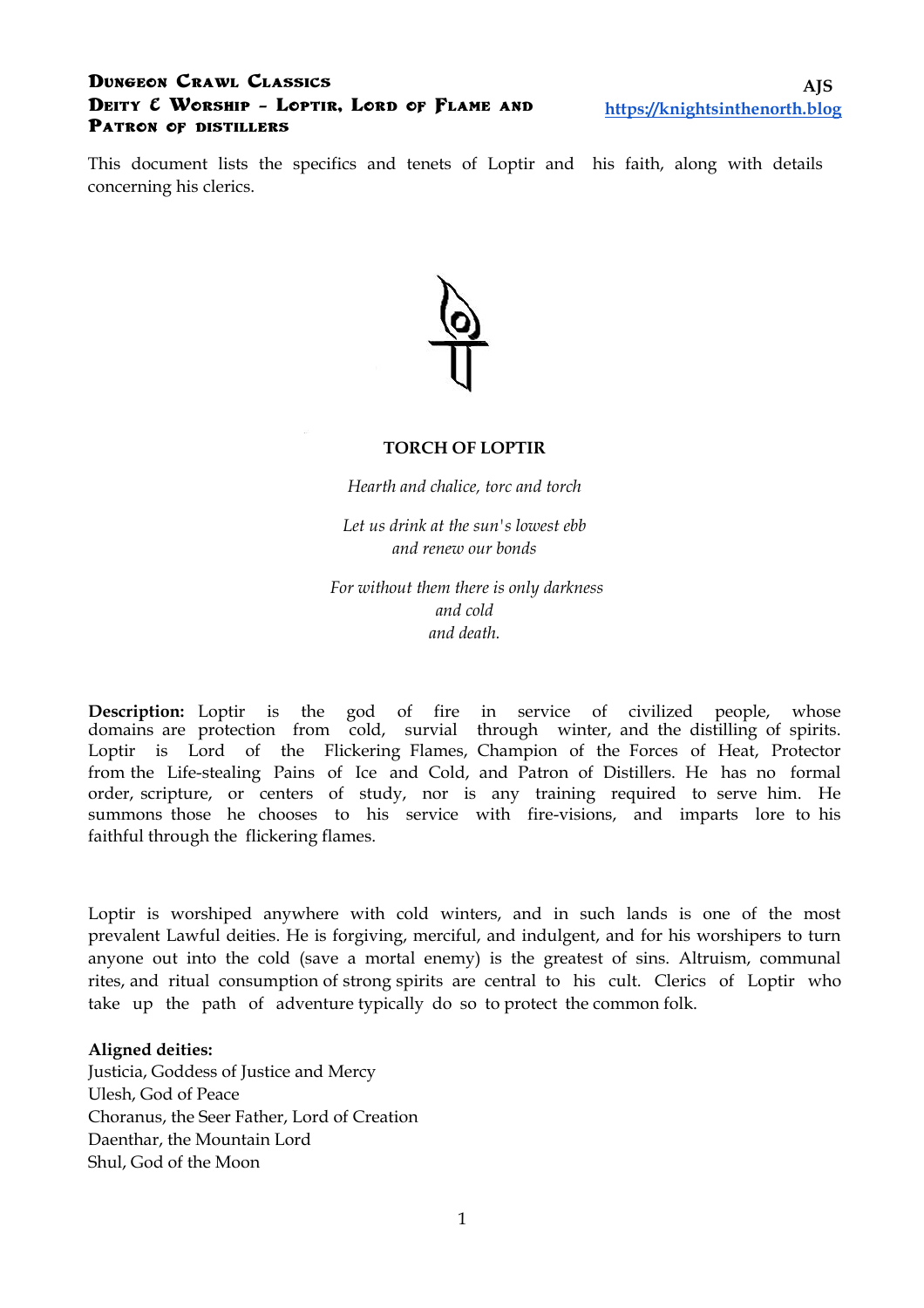#### **Opposed deities:**

Ahriman, God of Death and Disease Azi Dhaka, Demon Prince of Storms and Waste Nimlurun, the Unclean One

**Worship of Loptir:** Services to Loptir are performed at festive bonfires after sunset. It is incumbent on followers of Loptir to fete travelers at these gatherings. Strong drink and pickled vegetables are consumed, pipes are passed in a spirit of fellowship, and marriages are performed. The solstices and equinoxes are the holiest days of the year for followers of Loptir, when especially raucous celebrations are held. Clerical garb worn at these occasions includes scarlet vestments, a brass circlet, and a burning torch. Loptir also acts as a patron to distillers.

## *Clerics of Loptir*

**Symbol:** The symbol of Loptir is an ebon-limned orange and yellow flame with a crimson and black orb at the center. When used to turn unholy creatures, this flame will flicker and radiate warmth and light.

**Weapon proficiencies:** Sword, dagger, bow (any), mace, flail

**Special:** Loptir awards his followers the following abilities.

- A cleric of Loptir may choose to gain the sovereign fire blessing (see Goodman Games *The Old God's Return: 2013 Holiday Module* by Michael Curtis) by requesting divine aid, where the spell check result becomes the pool of sovereign fire points the cleric may grant to allies.
- Any spell cast by a Cleric of Loptir can be used to counter a Wizard or Elf spell whose manifestation includes fire.
- Clerics of Loptir may cast the following spells:

Flame brand (new spell) as a 1st level spell Flaming hands as a 2nd level spell\* Scorching ray as a 3rd level spell\* Make Potion as a 3rd level spell Fireball as a 4th level spell\* Control fire as a 5th level spell\* \* As per wizard spell of same name. Because the wizard version of the spell is a different spell level, the cleric receives a -2 penalty to spell checks when casting it.

• Worshipers of Loptir roll skill checks related to fire, resisting cold, or protecting dwellings at +1d.

**Turn unholy:** Clerics of Loptir may turn undead creatures, demons, devils, coldassociated monsters, and any creature in the act of misusing fire to harm lawful folk.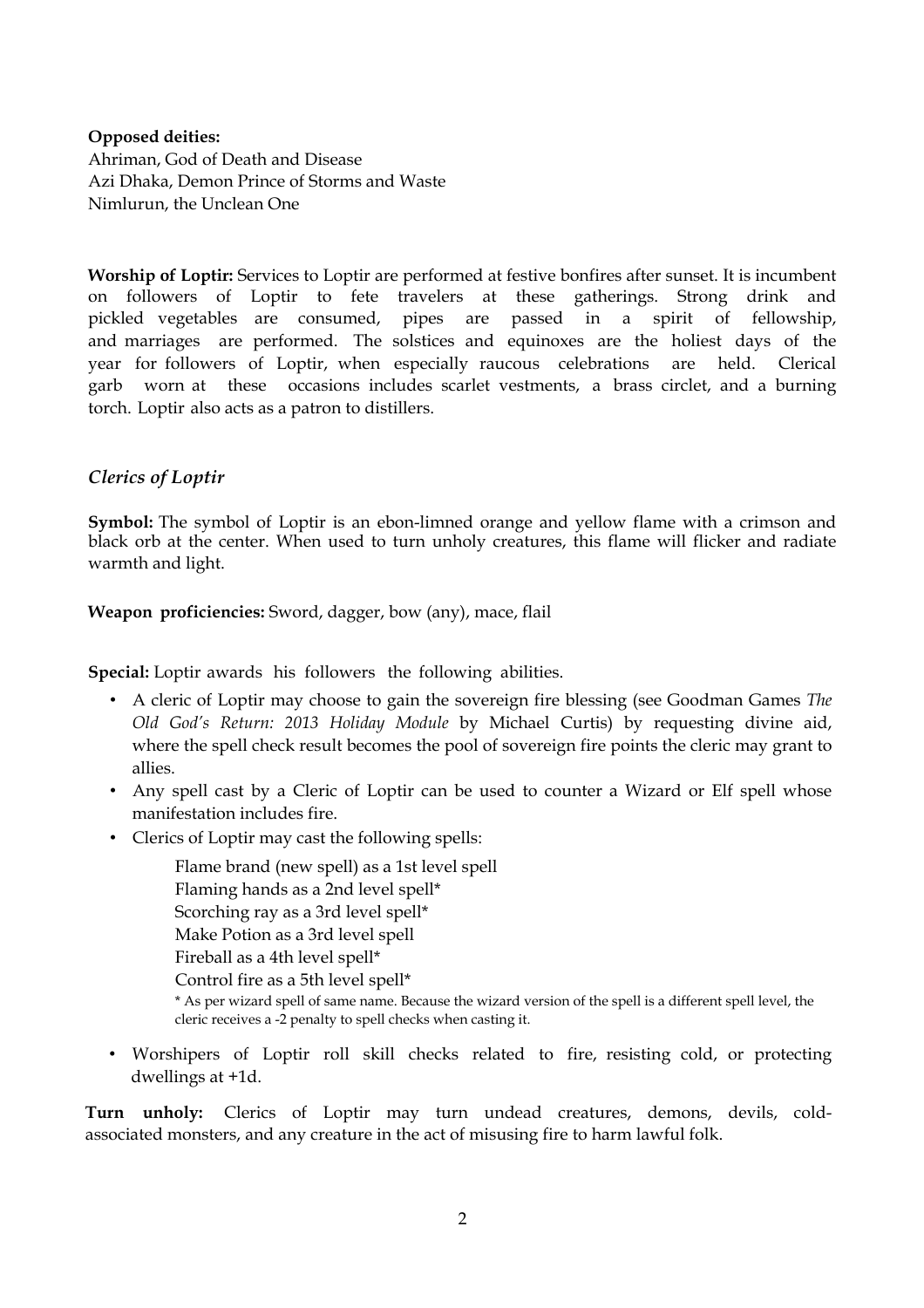## **Disapproval Table:** Clerics of Loptir use the following disapproval table.

| Roll             | Disapproval                                                                                                                                                                                                                                                                                                                                                                                     |
|------------------|-------------------------------------------------------------------------------------------------------------------------------------------------------------------------------------------------------------------------------------------------------------------------------------------------------------------------------------------------------------------------------------------------|
| $\mathbf{1}$     | The cleric must atone, doing nothing but recite the mantras of Loptir for<br>the next 10 minutes, starting as soon as they are not in immediate danger.                                                                                                                                                                                                                                         |
| $\overline{2}$   | The cleric must pray for forgiveness immediately. They must spend at least<br>one hour staring into flickering flames, beginning as soon as possible (i.e. when<br>out of danger). Failure to finish the full hour of prayer within the next 120<br>minutes incurs a -1 penalty to all saving throws.                                                                                           |
| 3                | The cleric must light the flame of faith in the heart of a new worshipper. If they<br>fail to do this by the next sunrise, they suffer a -1 penalty to all checks on the<br>following day. This penalty resets after 24 hours.                                                                                                                                                                  |
| 4                | The cleric incurs Loptir's fiery anger, suffering a -1 to spell checks that lasts<br>until the next day.                                                                                                                                                                                                                                                                                        |
| $\sqrt{5}$       | The cleric must ignite a long-burning blaze, immediately setting any<br>flammable items on their person, or in their surroundings, alight. If this will<br>burn down a structure, destroy something of value to others, or create danger,<br>the cleric may resist with a DC 8 will save but will in turn accrue 2 further<br>points of disapproval if successful.                              |
| 6                | The cleric incurs an immediate -1 penalty to all attempts to lay on hands until<br>a quest to protect the common people is completed. Once the quest is<br>completed, Loptir revokes the penalty. While the penalty remains, it applies to<br>all attempts to lay on hands, even if the "normal" disapproval range has been<br>reduced back to a natural 1.                                     |
| $\boldsymbol{7}$ | The cleric must endure the test of fire. They experience temperatures much<br>warmer than their surroundings for 10 minutes. The resulting dehydration<br>costs 1 point each of Strength, Stamina, and Personality. The ability score loss<br>heals at the normal rate of 1 point per day. The cleric may not use magic to heal<br>the loss.                                                    |
| 8                | The cleric immediately incurs a -4 penalty to the spell or ability that caused the<br>disapproval. This lasts until the next day. Additionally, the cleric must dance<br>naked around a bonfire while chanting praise of Loptir as soon as possible. If<br>this is not done during the duration of the effect, the penalty begins anew the<br>next day and lasts until the ritual is performed. |
| 9                | The cleric immediately incurs a -2 penalty to all spell checks until the next day.<br>In addition they suffer a -1 penalty to all saving throws vs. cold-based threats.                                                                                                                                                                                                                         |
| 10               | The cleric loses access to one randomly determined spell. A spell from the<br>"additional spells" list above would be lost before others. This spell cannot<br>be cast until the next day.                                                                                                                                                                                                      |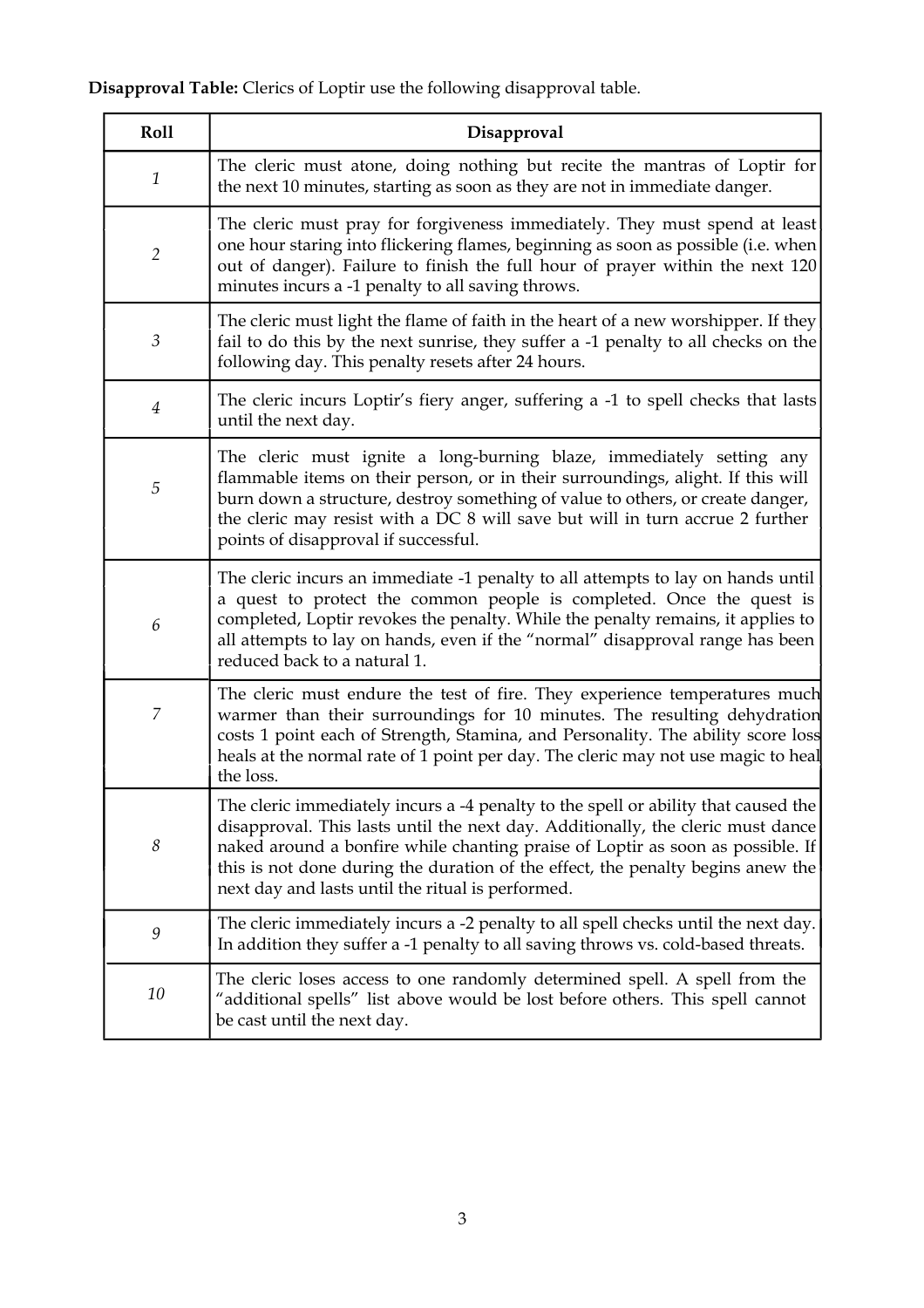| 11         | The cleric is ordered to meditate on the nature and power of flame. The<br>cleric incurs a -4 penalty to all spell checks. The only way to lift the penalty is<br>to make a fire-sacrifice. This consists of a night time bonfire ritual in which<br>the cleric or the faithful donate valuables with at least 500 gp (or of significant<br>sentimental value) to be sacrificed to the life-giving flames.                                                                                                                               |
|------------|------------------------------------------------------------------------------------------------------------------------------------------------------------------------------------------------------------------------------------------------------------------------------------------------------------------------------------------------------------------------------------------------------------------------------------------------------------------------------------------------------------------------------------------|
| 12         | The cleric is temporarily disowned by Loptir. For the rest of the day the<br>character cannot accumulate XP and may not gain levels as a cleric. After the<br>time period expires, the character begins to accumulate XP again as normal but<br>does not accrue XP missed during the period while disowned.                                                                                                                                                                                                                              |
| 13         | The cleric temporarily loses Flame brand and one other randomly determined<br>1st level spell.                                                                                                                                                                                                                                                                                                                                                                                                                                           |
| 14         | Calculate the cleric's net worth in gold pieces. The cleric incurs a permanent -4<br>penalty to spell checks, which persists until they have rid themselves 40% of<br>this value by casting it into a sacrificial bonfire; each 10% increment drops the<br>penalty by -1. Any precious metals are not melted down but utterly consumed,<br>and cannot be retrieved by any means.                                                                                                                                                         |
| 15         | Loptir is disappointed. The clerics disapproval does not reset the following<br>day. The next day things reset as normal.                                                                                                                                                                                                                                                                                                                                                                                                                |
| 16         | Loptir temporarily bars the cleric from laying on hands for 1d4 days.                                                                                                                                                                                                                                                                                                                                                                                                                                                                    |
| 17         | The cleric loses access to 1d3+1 spells, randomly determined from all the<br>character knows. These spells cannot be cast until the cleric performs a<br>purification by fire ritual which takes from sunset to sunrise to perform. The<br>ritual causes the loss of 2 points of stamina, inflicts 2d3 damage (minimum 1<br>hp remaining), and leaves minor burns all over the character's body.                                                                                                                                         |
| 18         | The cleric is unable to turn unholy creatures for 1d4 days.                                                                                                                                                                                                                                                                                                                                                                                                                                                                              |
| 19         | The cleric's ability to lay on hands is restricted. The ability works only once per<br>day per creature healed - no single character can be healed more than once per<br>day. After 24 hours, the ability's use reverts to normal.                                                                                                                                                                                                                                                                                                       |
| 20 or more | The cleric emits intense heat until the next day, which inflicts 1 point of<br>Stamina damage to all nearby allies immediately, and an additional point for<br>every further full hour spent close to the cleric. Anyone able to interact,<br>adventure, stand in battle, or be protected and healed by the cleric suffers this<br>penalty. Characters reduced below 3 Stamina collapse with heat stroke and are<br>subject to a Luck check to recover the body. The cleric may burn luck and<br>apply it to allies' rolls in this case. |

*Table A: Loptir's disapproval*